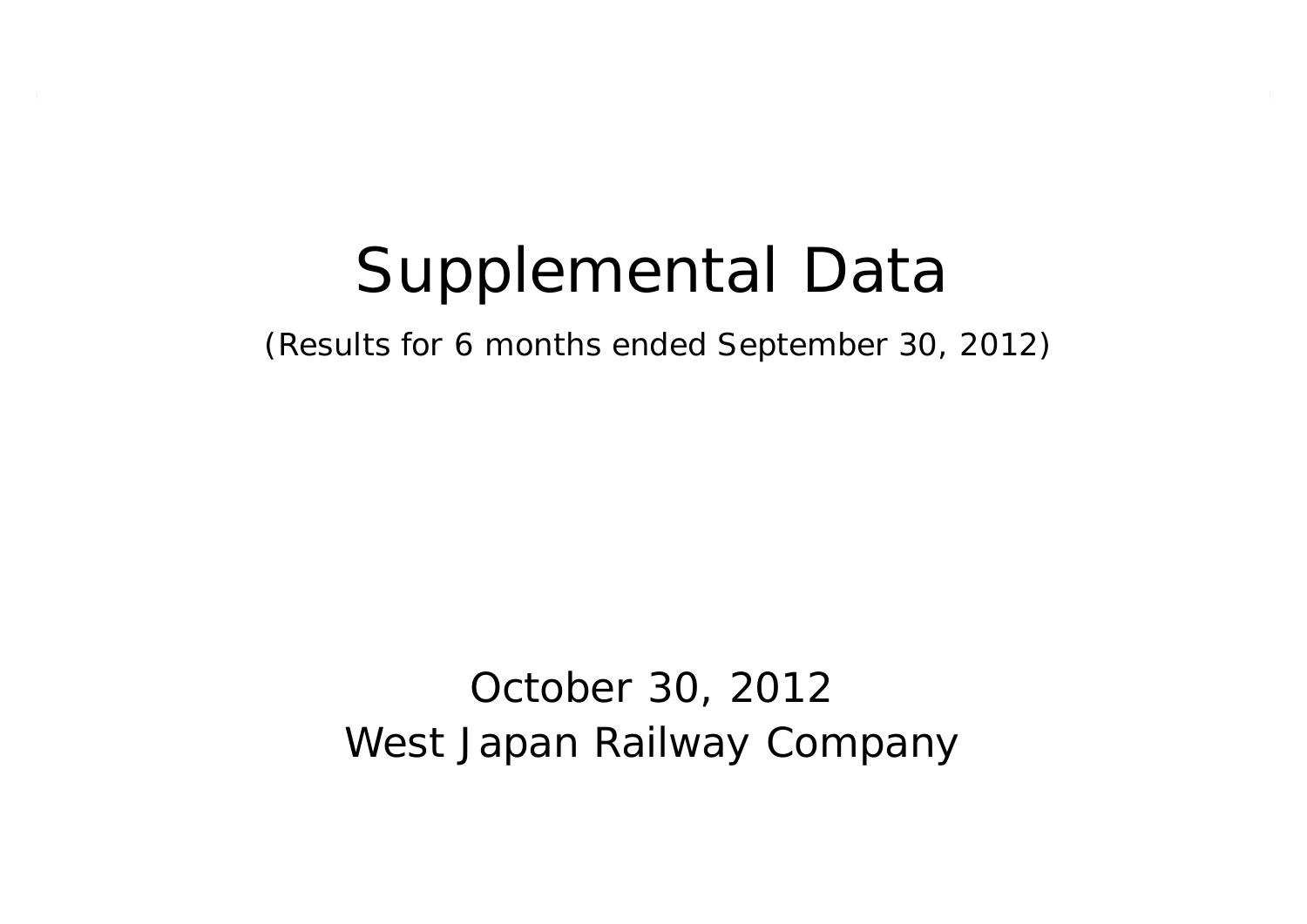

¥Billions

1

|                                | 6 months ended    | 6 months ended    | <b>YOY</b>                       |              | <b>Results</b>             |                    | Forecasts FY2013/3 | YOY                              |              | <b>Difference</b><br>between the<br>forecasts |
|--------------------------------|-------------------|-------------------|----------------------------------|--------------|----------------------------|--------------------|--------------------|----------------------------------|--------------|-----------------------------------------------|
|                                | Sep 30, 2011<br>A | Sep 30, 2012<br>B | Increase/<br>(Decrease)<br>$B-A$ | %<br>$1-B/A$ | FY2012/3<br>$\overline{C}$ | As of July 27<br>D | As of Oct 30<br>E  | Increase/<br>(Decrease)<br>$E-C$ | %<br>$1-E/C$ | Increase/<br>(Decrease)<br>$E-D$              |
| Consolidated                   |                   |                   |                                  |              |                            |                    |                    |                                  |              |                                               |
| <b>Operating Revenues</b>      | 628.1             | 639.4             | 11.3                             | 1.8          | 1,287.6                    | 1,288.0            | 1,289.0            | 1.3                              | 0.1          | 1.0                                           |
| Operating Income               | 60.3              | 71.7              | 11.3                             | 18.8         | 109.7                      | 111.5              | 121.0              | 11.2                             | 10.2         | 9.5                                           |
| Recurring Profit               | 44.7              | 57.8              | 13.1                             | 29.4         | 82.4                       | 86.5               | 96.0               | 13.5                             | 16.4         | 9.5                                           |
| Net Income                     | 25.7              | 34.7              | 8.9                              | 34.9         | 29.4                       | 51.0               | 56.0               | 26.5                             | 89.9         | 5.0                                           |
| Non-Consolidated               |                   |                   |                                  |              |                            |                    |                    |                                  |              |                                               |
| <b>Operating Revenues</b>      | 426.2             | 436.7             | 10.5                             | 2.5          | 862.1                      | 862.5              | 863.5              | 1.3                              | 0.2          | 1.0                                           |
| <b>Transportation Revenues</b> | 377.1             | 385.0             | 7.8                              | 2.1          | 758.7                      | 760.0              | 765.0              | 6.2                              | 0.8          | 5.0                                           |
| <b>Operating Expenses</b>      | 370.1             | 375.5             | 5.3                              | 1.5          | 772.8                      | 772.0              | 764.5              | (8.3)                            | (1.1)        | (7.5)                                         |
| Personnel costs                | 117.9             | 116.9             | (0.9)                            | (0.8)        | 237.9                      | 233.5              | 233.0              | (4.9)                            | (2.1)        | (0.5)                                         |
| Non personnel costs            | 153.7             | 162.9             | 9.1                              | 5.9          | 339.5                      | 347.5              | 341.5              | 1.9                              | 0.6          | (6.0)                                         |
| Energy costs                   | 17.9              | 18.7              | 0.8                              | 4.6          | 36.2                       | 39.5               | 38.0               | 1.7                              | 4.9          | (1.5)                                         |
| Maintenance costs              | 55.4              | 60.1              | 4.7                              | 8.5          | 133.3                      | 135.0              | 134.5              | 1.1                              | 0.8          | (0.5)                                         |
| Miscellaneous costs            | 80.4              | 84.0              | 3.5                              | 4.5          | 169.9                      | 173.0              | 169.0              | (0.9)                            | (0.6)        | (4.0)                                         |
| Depreciation                   | 67.9              | 65.8              | (2.1)                            | (3.1)        | 140.7                      | 135.0              | 134.5              | (6.2)                            | (4.5)        | (0.5)                                         |
| Operating Income               | 56.0              | 61.2              | 5.1                              | 9.3          | 89.2                       | 90.5               | 99.0               | 9.7                              | 10.9         | 8.5                                           |
| Recurring Profit               | 41.1              | 47.1              | 6.0                              | 14.6         | 62.8                       | 66.0               | 74.5               | 11.6                             | 18.5         | 8.5                                           |
| Net Income                     | 24.0              | 25.4              | 1.4                              | 6.0          | 22.1                       | 41.0               | 41.0               | 18.8                             | 85.0         |                                               |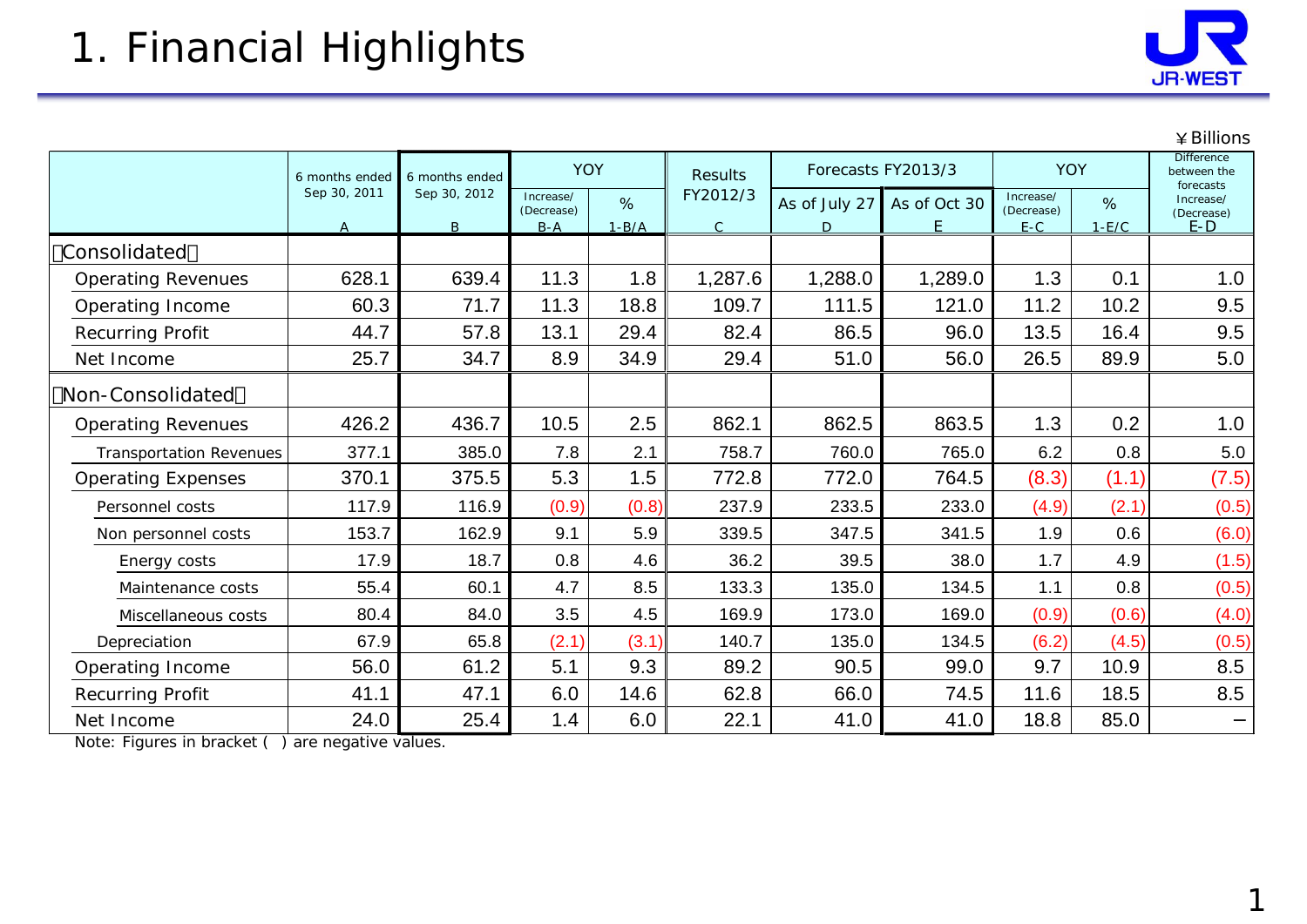# 2. Non-Consolidated Financial Results



#### ¥Billions

|                                        | 6 months<br>ended | 6 months<br>ended | YOY                     |           |
|----------------------------------------|-------------------|-------------------|-------------------------|-----------|
|                                        | Sep 30, 2011      | Sep 30, 2012      | Increase/<br>(Decrease) | %         |
|                                        | А                 | $\sf B$           | $B-A$                   | $1 - B/A$ |
| <b>Operating Revenues</b>              | 426.2             | 436.7             | 10.5                    | 2.5       |
| Transportation revenues                | 377.1             | 385.0             | 7.8                     | 2.1       |
| Other                                  | 49.0              | 51.7              | 2.7                     | 5.6       |
| <b>Operating Expenses</b>              | 370.1             | 375.5             | 5.3                     | 1.5       |
| Personnel costs                        | 117.9             | 116.9             | (0.9)                   | (0.8)     |
| Non personnel costs                    | 153.7             | 162.9             | 9.1                     | 5.9       |
| Energy costs                           | 17.9              | 18.7              | 0.8                     | 4.6       |
| Maintenance costs                      | 55.4              | 60.1              | 4.7                     | 8.5       |
| Miscellaneous costs                    | 80.4              | 84.0              | 3.5                     | 4.5       |
| Rental payments, etc.                  | 12.6              | 11.9              | (0.6)                   | (5.5)     |
| Taxes                                  | 17.9              | 17.9              | 0.0                     | 0.3       |
| Depreciation                           | 67.9              | 65.8              | (2.1)                   | (3.1)     |
| Operating Income                       | 56.0              | 61.2              | 5.1                     | 9.3       |
| Non-operating revenues<br>and expenses | (14.8)            | (14.0)            | 0.8                     | (5.5)     |
| Non-operating revenues                 | 1.7               | 1.4               | (0.2)                   |           |
| Non-operating expenses                 | 16.6              | 15.5              | (1.0)                   |           |
| <b>Recurring Profit</b>                | 41.1              | 47.1              | 6.0                     | 14.6      |
| Extraordinary profit                   |                   |                   |                         |           |
| and loss, net                          | (0.7)             | 2.8               | 3.6                     |           |
| Extraordinary profit                   | 7.0               | 23.2              | 16.2                    |           |
| <b>Extraordinary loss</b>              | 7.7               | 20.4              | 12.6                    |           |
| Net Income                             | 24.0              | 25.4              | 1.4                     | 6.0       |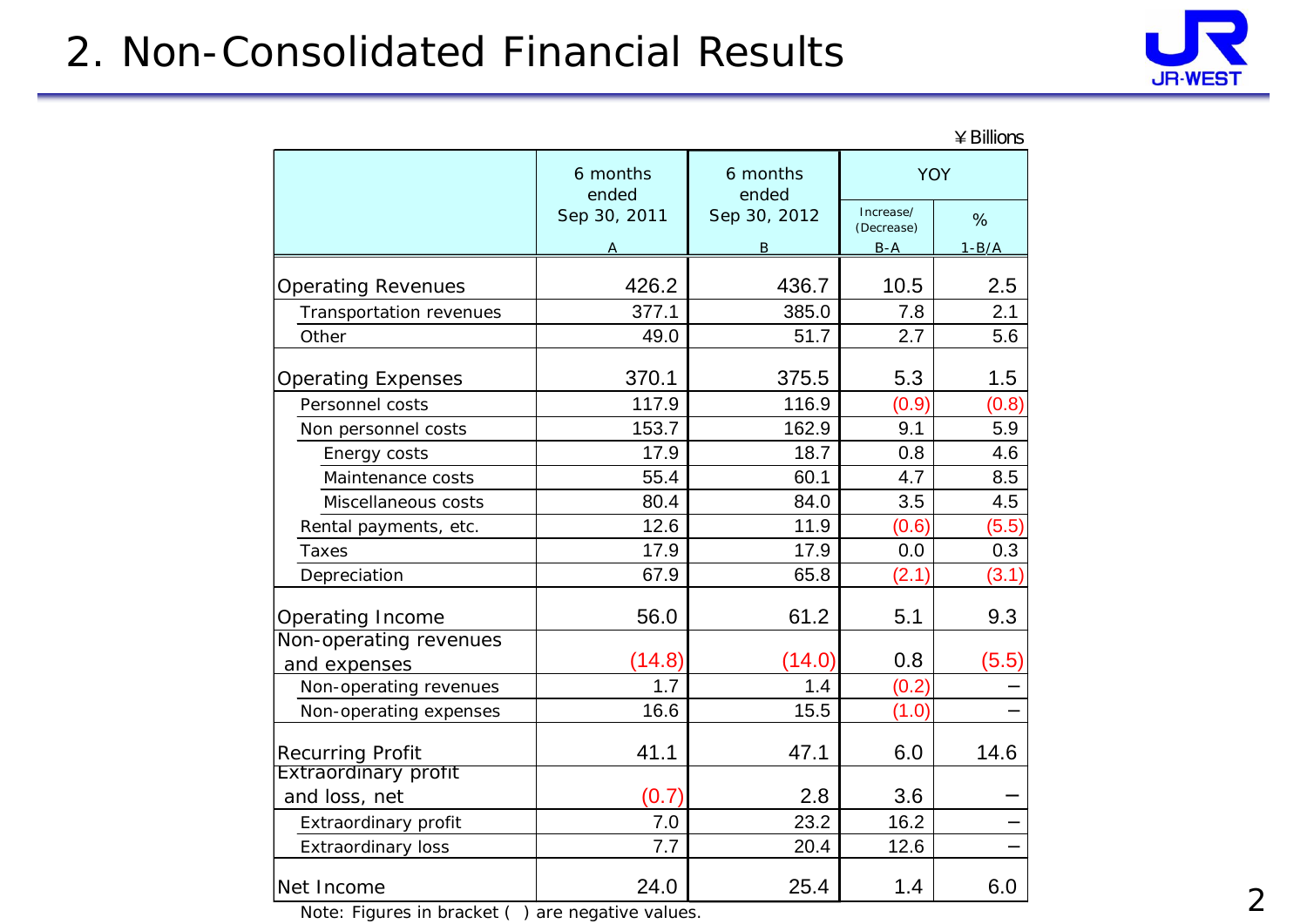

| Results for 6 months ended Sep 30, 2012 |                                                    |       |                                   |     |                                                                                                  |                   |  |  |  |  |
|-----------------------------------------|----------------------------------------------------|-------|-----------------------------------|-----|--------------------------------------------------------------------------------------------------|-------------------|--|--|--|--|
|                                         | Transportation                                     |       | <b>YOY</b><br>Increase/(Decrease) |     | Major factors                                                                                    |                   |  |  |  |  |
| revenues                                |                                                    |       | %<br>Amount                       |     |                                                                                                  | Amount            |  |  |  |  |
|                                         |                                                    |       |                                   |     | Fundamentals 2.0%                                                                                | 3.5               |  |  |  |  |
|                                         |                                                    |       |                                   |     | Special factors                                                                                  | 1.0               |  |  |  |  |
|                                         | Shinkansen                                         | 178.8 | 4.4                               | 2.6 | Golden week                                                                                      | 0.3               |  |  |  |  |
|                                         |                                                    |       |                                   |     | Rebound of Typhoon                                                                               | 0.1               |  |  |  |  |
|                                         |                                                    |       |                                   |     | Direct service bewteen<br>the Sanyo and the Kyushu Shinkansen<br>etc.                            | (1.3)             |  |  |  |  |
|                                         |                                                    |       |                                   |     | Fundamentals 0.9%                                                                                | 1.2               |  |  |  |  |
|                                         | Kyoto-Osaka-<br>Kobe Area<br>conventional<br>lines | 145.8 | 2.4                               | 1.7 | Special factors<br>Rebound of the Great East Japan<br>Rebound of Typhoon<br>Golden week<br>etc.  | 0.6<br>0.4<br>0.2 |  |  |  |  |
|                                         |                                                    |       |                                   |     | Fundamentals 0.2%                                                                                | 0.0               |  |  |  |  |
|                                         | Other<br>coventional<br>lines                      | 60.3  | 0.9                               | 1.6 | Special factors<br>windows and the Great East Japan<br>Rebound of Typhoon<br>Golden week<br>etc. | 0.5<br>0.3<br>0.2 |  |  |  |  |
|                                         | Conventional lines                                 | 206.1 | 3.3                               | 1.7 |                                                                                                  |                   |  |  |  |  |
| Total                                   |                                                    | 385.0 | 7.8                               | 2.1 |                                                                                                  |                   |  |  |  |  |

Note: Revenues from luggage transportation are omitted due to the small amount.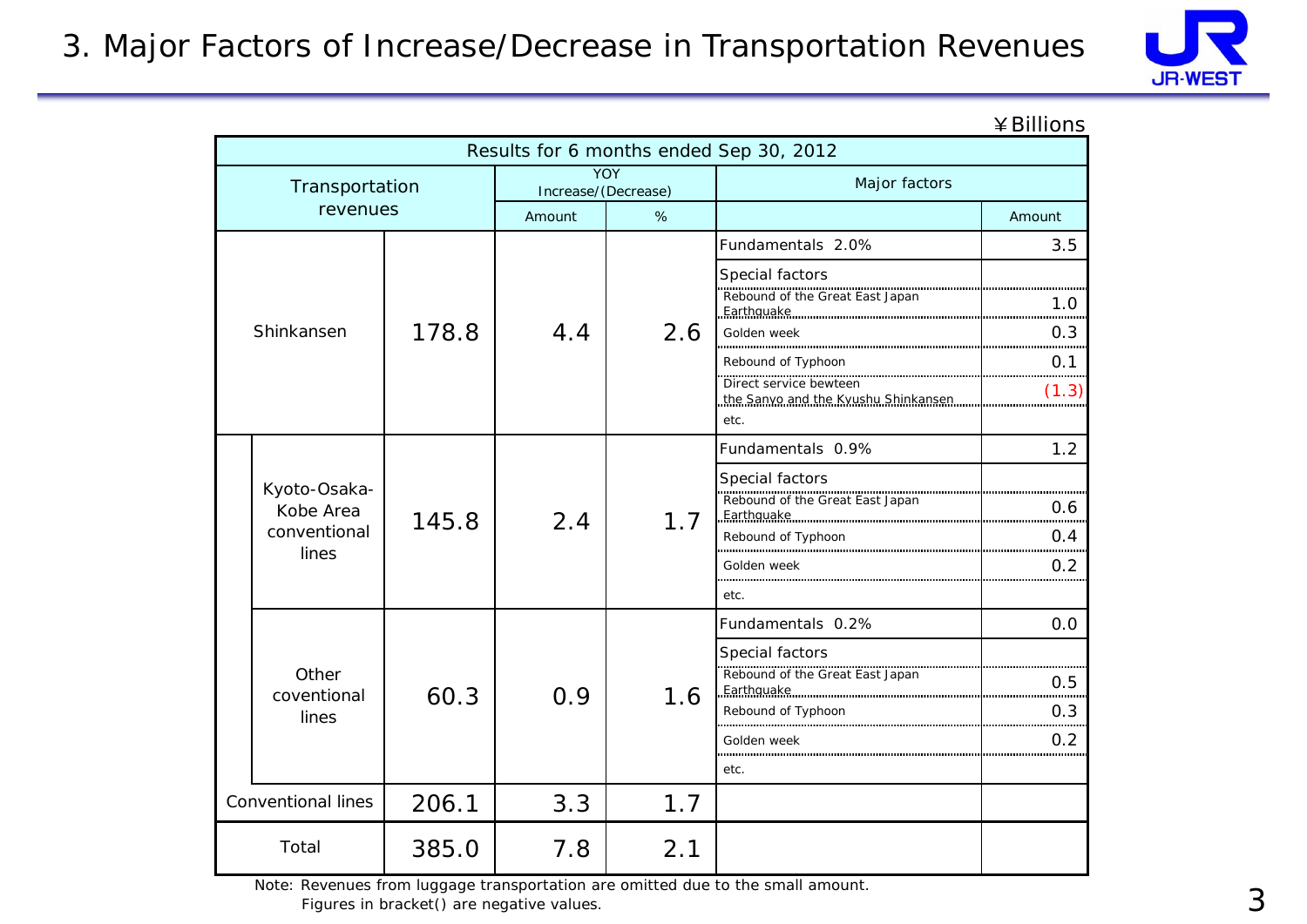#### 4. Transportation Revenues and Passenger-Kilometers



Transportation Revenues **Passenger-Kilometers** 

|                           |          |                                               |                    |                           |          | ¥ Billions         |                                               |          |                        |                           | Millions of passenger-kilometers |                   |
|---------------------------|----------|-----------------------------------------------|--------------------|---------------------------|----------|--------------------|-----------------------------------------------|----------|------------------------|---------------------------|----------------------------------|-------------------|
|                           |          | Results for 6 months ended Sep 30<br>4/1 9/30 |                    | 3 months (2Q)<br>7/1 9/30 |          |                    | Results for 6 months ended Sep 30<br>4/1 9/30 |          |                        | 3 months (2Q)<br>7/1 9/30 |                                  |                   |
|                           | FY2012/3 | FY2013/3                                      | <b>YOY</b>         | FY2012/3                  | FY2013/3 | <b>YOY</b>         | FY2012/3                                      | FY2013/3 | <b>YOY</b>             | FY2012/3                  | FY2013/3                         | <b>YOY</b>        |
| Total                     | 377.1    | 385.0                                         | 7.8<br>2.1%        | 197.0                     | 197.2    | 0.2<br>0.1%        | 27,197                                        | 27,741   | 543<br>2.0%            | 14,025                    | 14,046                           | 20<br>0.1%        |
| Shinkansen                | 174.3    | 178.8                                         | 4.4<br>2.6%        | 93.0                      | 92.3     | (0.7)<br>(0.8%     | 8,359                                         | 8,595    | 236<br>2.8%            | 4,503                     | 4,456                            | (47)<br>$(1.1\%)$ |
| Commuter<br>Passes        | 4.5      | 4.6                                           | 0.0<br>1.3%        | 2.2                       | 2.2      | 0.0<br>1.2%        | 368                                           | 376      | 8<br>2.3%              | 181                       | 185                              | 3<br>2.2%         |
| Non-Commuter<br>Passes    | 169.8    | 174.2                                         | 4.4<br>2.6%        | 90.7                      | 90.0     | (0.7)<br>(0.8%)    | 7,991                                         | 8,219    | 227<br>2.8%            | 4,322                     | 4,270                            | (51)<br>(1.2%)    |
| <b>Conventional Lines</b> | 202.8    | 206.1                                         | 3.3<br>1.7%        | 103.9                     | 104.8    | 0.9<br>0.9%        | 18,838                                        | 19,145   | 307<br>1.6%            | 9,522                     | 9,590                            | 67<br>0.7%        |
| Commuter<br>Passes        | 71.4     | 71.3                                          | (0.0)<br>$(0.1\%)$ | 35.3                      | 35.3     | (0.0)<br>$(0.0\%)$ | 11,755                                        | 11,763   | 8<br>0.1%              | 5,741                     | 5,746                            | 5<br>0.1%         |
| Non-Commuter<br>Passes    | 131.3    | 134.7                                         | 3.4<br>2.6%        | 68.5                      | 69.5     | 0.9<br>1.4%        | 7,082                                         | 7,381    | 298<br>4.2%            | 3,780                     | 3,843                            | 62<br>1.7%        |
| Kyoto-Osaka-Kobe<br>Area  | 143.4    | 145.8                                         | 2.4<br>1.7%        | 72.4                      | 73.1     | 0.7<br>1.1%        | 14,282                                        | 14,499   | 216<br>1.5%            | 7,145                     | 7,195                            | 50<br>0.7%        |
| Commuter<br>Passes        | 57.6     | 57.5                                          | (0.0)<br>$(0.1\%)$ | 28.5                      | 28.5     | (0.0)<br>(0.0%     | 9,478                                         | 9,486    | $\overline{7}$<br>0.1% | 4,640                     | 4,643                            | 3<br>0.1%         |
| Non-Commuter<br>Passes    | 85.8     | 88.3                                          | 2.4<br>2.8%        | 43.8                      | 44.6     | 0.7<br>1.8%        | 4,804                                         | 5,013    | 209<br>4.4%            | 2,504                     | 2,551                            | 47<br>1.9%        |
| <b>Other Lines</b>        | 59.3     | 60.3                                          | 0.9<br>1.6%        | 31.5                      | 31.6     | 0.1<br>0.5%        | 4,555                                         | 4,645    | 90<br>2.0%             | 2,377                     | 2,394                            | 16<br>0.7%        |
| Commuter<br>Passes        | 13.8     | 13.8                                          | (0.0)<br>$(0.0\%)$ | 6.8                       | 6.8      | 0.0<br>0.1%        | 2,276                                         | 2,277    | $\Omega$<br>0.0%       | 1,100                     | 1,102                            | 0.2%              |
| Non-Commuter<br>Passes    | 45.5     | 46.4                                          | 0.9<br>2.1%        | 24.6                      | 24.8     | 0.1<br>0.6%        | 2,278                                         | 2,368    | 89<br>3.9%             | 1,276                     | 1,291                            | 15<br>1.2%        |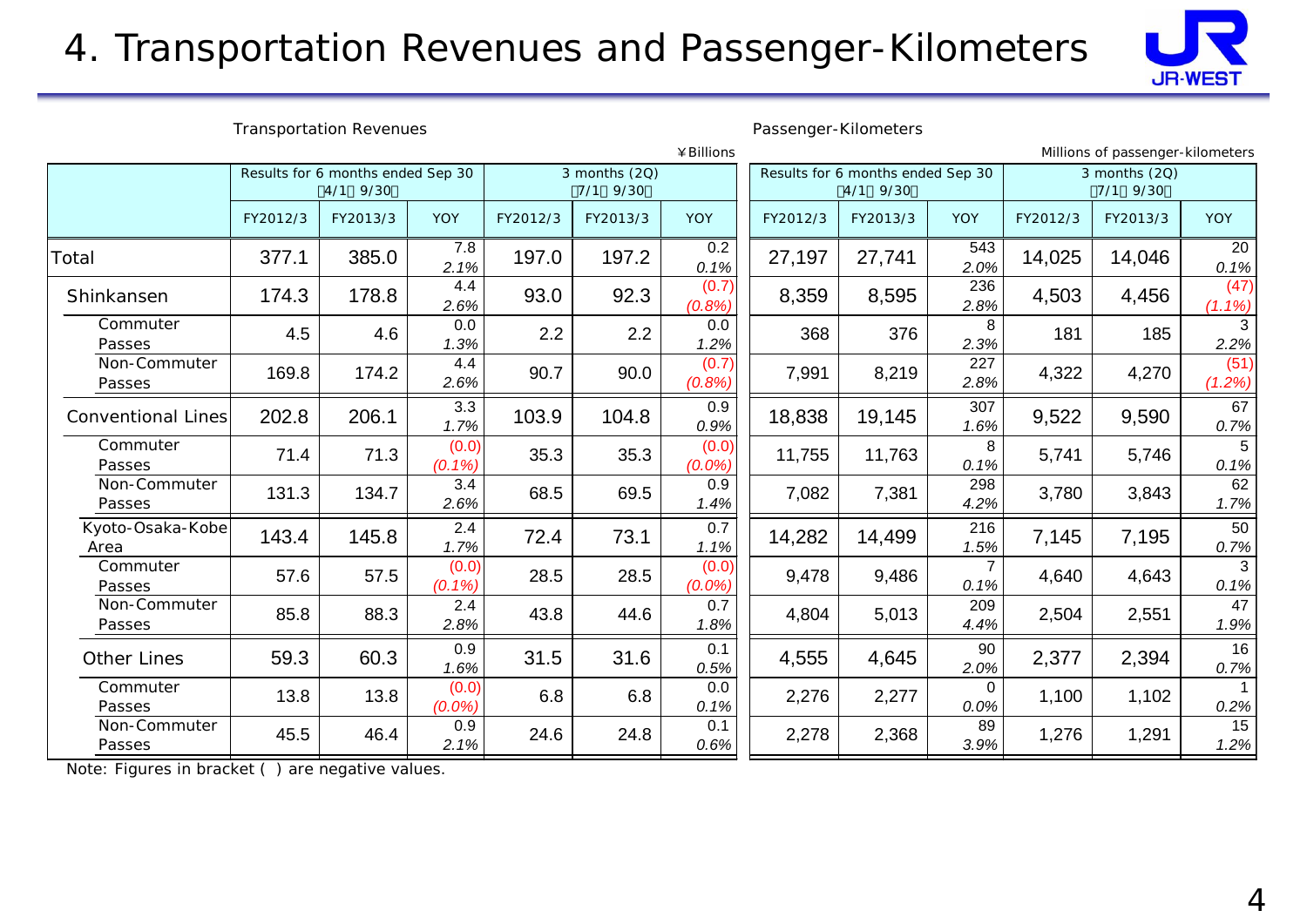

| ¥ Billions                       |                                         |                         |       |                                                                                                                                                                    |  |  |  |  |  |  |  |
|----------------------------------|-----------------------------------------|-------------------------|-------|--------------------------------------------------------------------------------------------------------------------------------------------------------------------|--|--|--|--|--|--|--|
|                                  | Results for 6 months ended Sep 30, 2012 |                         |       |                                                                                                                                                                    |  |  |  |  |  |  |  |
| Item                             |                                         | <b>YOY</b>              |       |                                                                                                                                                                    |  |  |  |  |  |  |  |
|                                  |                                         | Increase/<br>(Decrease) | %     | Major factors                                                                                                                                                      |  |  |  |  |  |  |  |
| Personnel costs                  | 116.9                                   | (0.9)                   | (0.8) | Decrease in amortization of accumulated<br>unrecognized actuarial differences due to<br>revision of basic rate of retirement benefits<br>obligation $(1.4)$ , etc. |  |  |  |  |  |  |  |
| Energy costs                     | 18.7                                    | 0.8                     | 4.6   | Increase in fuel price 1.0, etc.                                                                                                                                   |  |  |  |  |  |  |  |
| Maintenance<br>costs             | 60.1                                    | 4.7                     | 8.5   | Difference in progress of maintenance work25<br>Increase in removal costs, excluding contributions<br>from third parties 1.0, etc.                                 |  |  |  |  |  |  |  |
| Miscellaneous<br>costs           | 84.0                                    | 3.5                     | 4.5   | Increase in payments for other JR companies 1.6<br>Increase in system related costs 0.5<br>Increase in sales charge 0.3, etc.                                      |  |  |  |  |  |  |  |
| Rental Payments,<br>etc          | 11.9                                    | (0.6)                   | (5.5) | Decrease in rental payments of Tozai line (0.7), etc.                                                                                                              |  |  |  |  |  |  |  |
| <b>Taxes</b>                     | 17.9                                    | 0.0                     | 0.3   |                                                                                                                                                                    |  |  |  |  |  |  |  |
| Depreciation and<br>amortization | 65.8                                    | (2.1)                   | (3.1) | Decrease in the conclusion of the additional<br>depreciation of residual value related to<br>the change in the system of depreciation<br>in $2007(29)$ , etc.      |  |  |  |  |  |  |  |
| Total                            | 375.5                                   | 5.3                     | 1.5   |                                                                                                                                                                    |  |  |  |  |  |  |  |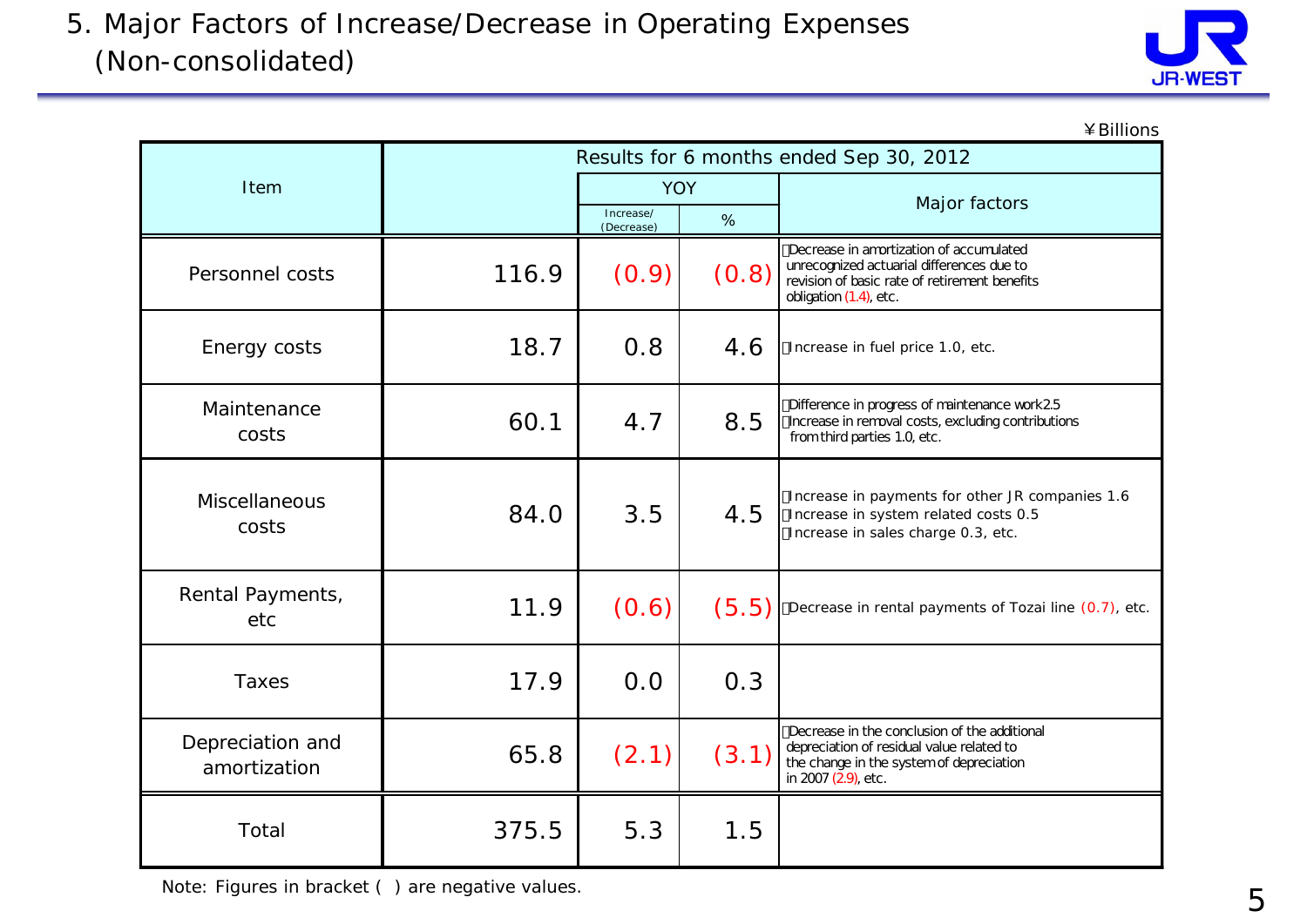# 6. Consolidated Financial Results



#### $4$  Billions

|                                                                                 | 6 months ended | 6 months ended | <b>YOY</b>              |           |
|---------------------------------------------------------------------------------|----------------|----------------|-------------------------|-----------|
|                                                                                 | Sep 30, 2011   | Sep 30, 2012   | Increase/<br>(Decrease) | %         |
|                                                                                 |                | B              | $B-A$                   | $1 - B/A$ |
| <b>Operating Revenues</b>                                                       | 628.1          | 639.4          | 11.3                    | 1.8       |
| <b>Operating Expenses</b>                                                       | 567.7          | 567.6          | (0.0)                   | 0.0       |
| Operating Income                                                                | 60.3           | 71.7           | 11.3                    | 18.8      |
| Non-operating revenues                                                          |                |                |                         |           |
| and expenses                                                                    | (15.6)         | (13.9)         | 1.7                     | (11.2)    |
| Non-operating revenues                                                          | 2.4            | 1.8            | (0.6)                   |           |
| Non-operating expenses                                                          | 18.1           | 15.7           | (2.3)                   |           |
| <b>Recurring Profit</b>                                                         | 44.7           | 57.8           | 13.1                    | 29.4      |
| Extraordinary profit and<br>loss, net                                           | (0.3)          | (1.1)          | (0.7)                   |           |
| Extraordinary profit                                                            | 9.4            | 23.8           | 14.3                    |           |
| <b>Extraordinary loss</b>                                                       | 9.8            | 24.9           | 15.1                    |           |
| Net Income                                                                      | 25.7           | 34.7           | 8.9                     | 34.9      |
| Comprehensive Income<br>$M$ ete. $\Gamma$ iau maa in langeleet ( $\overline{M}$ | 24.9           | 25.9           | 0.9                     | 3.9       |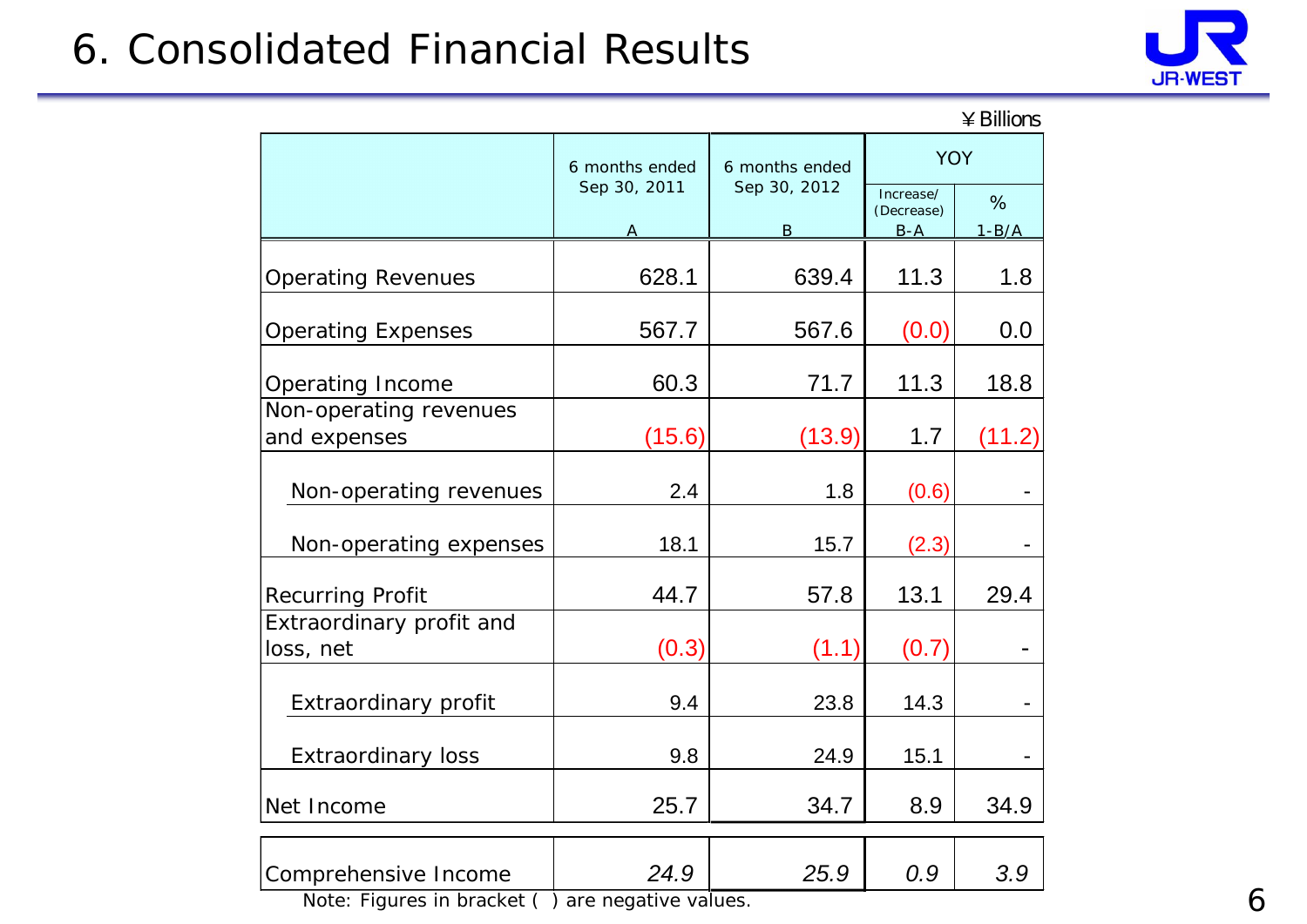### 7. Consolidated Financial Results (Segment Information)



| ¥ Billions |
|------------|
|            |

|                                          |              | 6 months ended 6 months ended | <b>YOY</b>              |         |  |
|------------------------------------------|--------------|-------------------------------|-------------------------|---------|--|
|                                          | Sep 30, 2011 | Sep 30, 2012                  | Increase/<br>(Decrease) | %       |  |
|                                          | Α            | B                             | $B-A$                   | $1-B/A$ |  |
| Operating Revenues* <sup>1</sup>         | 628.1        | 639.4                         | 11.3                    | 1.8     |  |
| Transportation                           | 414.6        | 424.9                         | 10.3                    | 2.5     |  |
| Retail                                   | 115.0        | 115.2                         | 0.1                     | 0.2     |  |
| Sales of goods and food services         | 67.0         | 66.9                          | (0.0)                   | (0.1)   |  |
| Department Stores                        | 45.3         | 45.2                          | (0.0)                   | (0.2)   |  |
| Real estate                              | 43.7         | 43.7                          | (0.0)                   | 0.0     |  |
| Shopping center                          | 26.7         | 27.1                          | 0.4                     | 1.5     |  |
| Real estate lease and sale* <sup>3</sup> | 16.2         | 15.8                          | (0.3)                   | (2.3)   |  |
|                                          | 29           | 22                            |                         |         |  |
| Other businesses                         | 54.6         | 55.4                          | 0.7                     | 1.4     |  |
| Hotel                                    | 15.2         | 15.9                          | 0.6                     | 4.5     |  |
| Nippon Travel Agency                     | 15.3         | 17.2                          | 1.9                     | 12.6    |  |
| Operating Income <sup>*2</sup>           | 60.3         | 71.7                          | 11.3                    | 18.8    |  |
| Transportation                           | 49.5         | 55.0                          | 5.4                     | 11.0    |  |
| Retail                                   | (1.9)        | (0.6)                         | 1.2                     |         |  |
| Sales of goods and food services         | 1.9          | 2.3                           | 0.3                     | 19.3    |  |
| Department stores                        | (4.0)        | (3.1)                         | 0.8                     |         |  |
| Real estate                              | 11.6         | 14.1                          | 2.5                     | 21.7    |  |
| Shopping center                          | 3.9          | 4.5                           | 0.6                     | 16.8    |  |
| Real estate lease and sale               | 3.1          | 3.9                           | 0.7                     | 24.7    |  |
| Other businesses                         | 0.3          | 2.4                           | 2.0                     | 569.6   |  |
| Hotel                                    | 0.3          | 0.7                           | 0.4                     | 130.7   |  |
| Nippon Travel Agency                     | (1.6)        | (0.2)                         | 1.4                     |         |  |

Note: Figures in bracket ( ) are negative values.

 $*$ <sup>1</sup> Operating revenues are the revenues from third parties ( = customers).

The breakdowns of operating revenues by each segment are the sums of revenues of major subsidiaries.

\*<sup>2</sup> The breakdowns of operating income by each segment are the sums of incomes of major subsidiaries before eliminating internal transactions.

\*<sup>3</sup> Figures in bracket are the sales of condominiums. Revenues from third parties) (Included in Real estate lease and sale)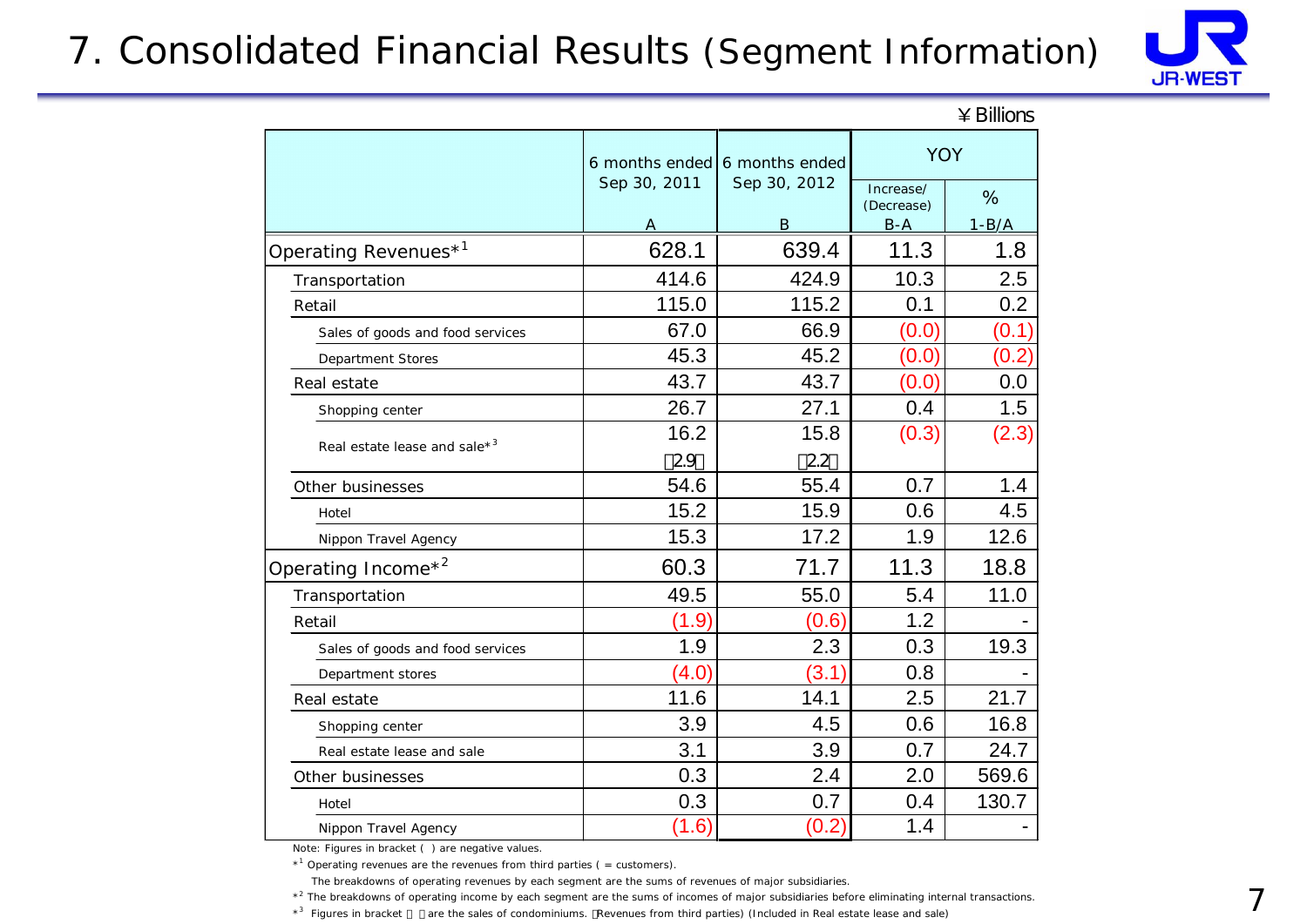# 8. Non-Consolidated Financial Forecasts



|                                              |                |                    |              |                         |                                               | $\angle$ Billions       |
|----------------------------------------------|----------------|--------------------|--------------|-------------------------|-----------------------------------------------|-------------------------|
|                                              | <b>Results</b> | Forecasts FY2013/3 |              | <b>YOY</b>              | <b>Difference</b><br>between the<br>forecasts |                         |
|                                              | FY2012/3       | As of July 27      | As of Oct 30 | Increase/<br>(Decrease) | %                                             | Increase/<br>(Decrease) |
|                                              | Α              | B                  | C            | $C - A$                 | $1-C/A$                                       | $C - B$                 |
| <b>Operating Revenues</b>                    | 862.1          | 862.5              | 863.5        | 1.3                     | 0.2                                           | 1.0                     |
| Transportation revenues                      | 758.7          | 760.0              | 765.0        | 6.2                     | 0.8                                           | 5.0                     |
| Other                                        | 103.4          | 102.5              | 98.5         | (4.9)                   | (4.8)                                         | (4.0)                   |
| <b>Operating Expenses</b>                    | 772.8          | 772.0              | 764.5        | (8.3)                   | (1.1)                                         | (7.5)                   |
| Personnel costs                              | 237.9          | 233.5              | 233.0        | (4.9)                   | (2.1)                                         | (0.5)                   |
| Non personnel costs                          | 339.5          | 347.5              | 341.5        | 1.9                     | 0.6                                           | (6.0)                   |
| Energy costs                                 | 36.2           | 39.5               | 38.0         | 1.7                     | 4.9                                           | (1.5)                   |
| Maintenance costs                            | 133.3          | 135.0              | 134.5        | 1.1                     | 0.8                                           | (0.5)                   |
| Miscellaneous costs                          | 169.9          | 173.0              | 169.0        | (0.9)                   | (0.6)                                         | (4.0)                   |
| Rental payments, etc.                        | 23.6           | 23.6               | 23.5         | (0.1)                   | (0.5)                                         | (0.1)                   |
| Taxes                                        | 30.9           | 32.4               | 32.0         | 1.0                     | 3.4                                           | (0.4)                   |
| Depreciation                                 | 140.7          | 135.0              | 134.5        | (6.2)                   | (4.5)                                         | (0.5)                   |
| Operating Income                             | 89.2           | 90.5               | 99.0         | 9.7                     | 10.9                                          | 8.5                     |
| Non-operating revenues<br>and expenses       | (26.4)         | (24.5)             | (24.5)       | 1.9                     | (7.2)                                         |                         |
| Non-operating revenues                       | 7.1            | 6.5                | 6.5          | (0.6)                   |                                               |                         |
| Non-operating expenses                       | 33.5           | 31.0               | 31.0         | (2.5)                   |                                               |                         |
| Recurring Profit                             | 62.8           | 66.0               | 74.5         | 11.6                    | 18.5                                          | 8.5                     |
| <b>Extraordinary profit</b><br>and loss, net | (1.7)          |                    | 1.5          | 3.2                     |                                               | 1.5                     |
| Extraordinary profit                         | 23.1           |                    |              |                         |                                               |                         |
| Extraordinary loss                           | 24.8           |                    |              |                         |                                               |                         |
| Net Income                                   | 22.1           | 41.0               | 41.0         | 18.8                    | 85.0                                          |                         |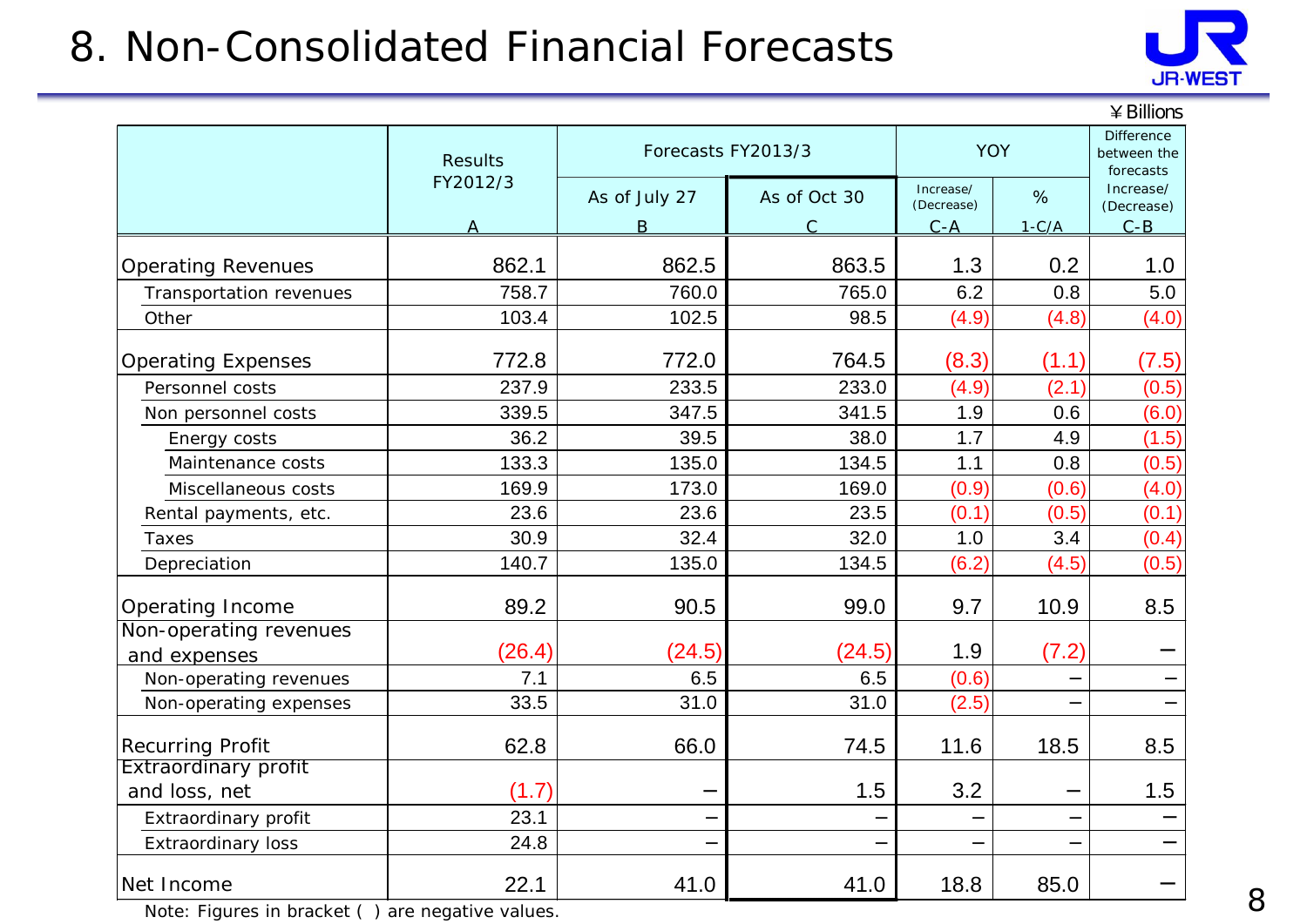# 9. Transportation Revenue Forecasts



|                                |                |                    |              |                         |                                               | ¥Billions               |
|--------------------------------|----------------|--------------------|--------------|-------------------------|-----------------------------------------------|-------------------------|
|                                | <b>Results</b> | Forecasts FY2013/3 |              | <b>YOY</b>              | <b>Difference</b><br>between the<br>forecasts |                         |
|                                | FY2012/3       | As of July 27      | As of Oct 30 | Increase/<br>(Decrease) | %                                             | Increase/<br>(Decrease) |
|                                | A              | B.                 |              | $C - A$                 | $1-C/A$                                       | $C-B$                   |
| Shinkansen                     | 351.5          | 353.5              | 354.0        | 2.4                     | 0.7                                           | 0.4                     |
| Kyoto-Osaka-Kobe Area<br>lines | 287.3          | 286.7              | 290.3        | 3.0                     | 1.1                                           | 3.6                     |
| Other lines                    | 119.8          | 119.6              | 120.6        | 0.7                     | 0.6                                           | 0.9                     |
| <b>Conventional lines</b>      | 407.2          | 406.4              | 410.9        | 3.7                     | 0.9                                           | 4.5                     |
| Transportation revenues        | 758.7          | 760.0              | 765.0        | 6.2                     | 0.8                                           | 5.0                     |

Note: Revenues from luggage transportation are omitted due to the small amount.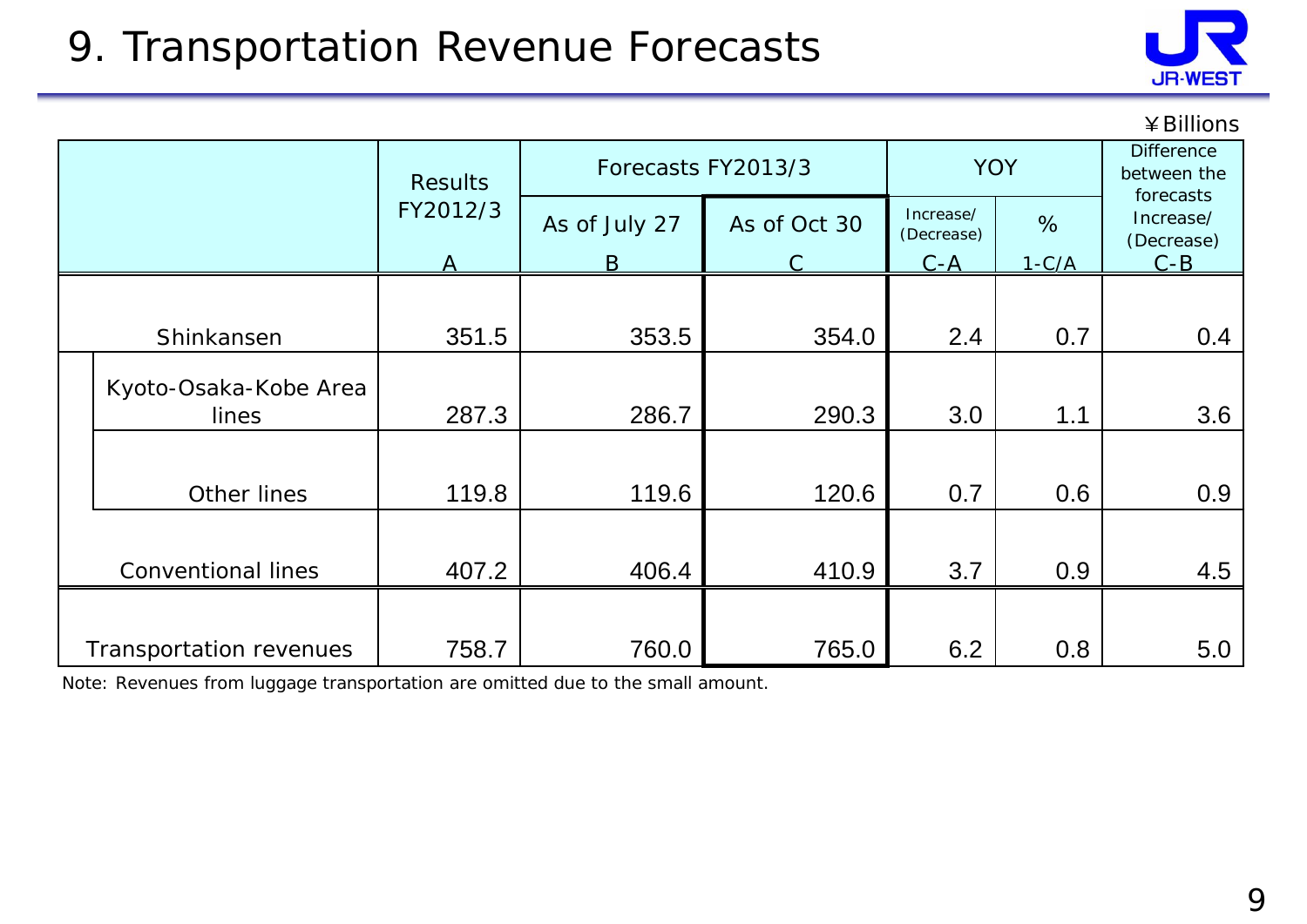# 10. Operating Expenses Forecasts (Non-Consolidated)



¥Billions

|                                  |       | Forecasts FY2013/3      |            |                                                                                                                                                           |                                          |  |  |
|----------------------------------|-------|-------------------------|------------|-----------------------------------------------------------------------------------------------------------------------------------------------------------|------------------------------------------|--|--|
| Item                             |       |                         | <b>YOY</b> |                                                                                                                                                           | Difference from the                      |  |  |
|                                  |       | Increase/<br>(Decrease) | $\%$       | Major factors (YOY)                                                                                                                                       | previous forecast<br>Increase/(Decrease) |  |  |
| Personnel costs                  | 233.0 | (4.9)                   | (2.1)      | Decrease in amortization of accumulated<br>unrecognized actuarial differences due to<br>revision of basic rate of retirement benefits<br>obligation, etc. | (0.5)                                    |  |  |
| Energy costs                     | 38.0  | 1.7                     | 4.9        | Increase in fuel price, etc.                                                                                                                              | (1.5)                                    |  |  |
| Maintenance<br>costs             | 134.5 | 1.1                     | 0.8        | Difference in progress of maintenance work, etc.                                                                                                          | (0.5)                                    |  |  |
| Miscellaneous<br>costs           | 169.0 | (0.9)                   | (0.6)      | Decrease in payments for other JR companies, etc                                                                                                          | (4.0)                                    |  |  |
| Rental Payments,<br>etc          | 23.5  | (0.1)                   | (0.5)      |                                                                                                                                                           | (0.1)                                    |  |  |
| Taxes                            | 32.0  | 1.0                     | 3.4        | Increase in property taxes, etc.                                                                                                                          | (0.4)                                    |  |  |
| Depreciation and<br>amortization | 134.5 | (6.2)                   | (4.5)      | Decrease in the conclusion of the additional<br>depreciation of residual value related to<br>the change in the system of depreciation<br>in 2007, etc.    | (0.5)                                    |  |  |
| Total                            | 764.5 | (8.3)                   | (1.1)      |                                                                                                                                                           | (7.5)                                    |  |  |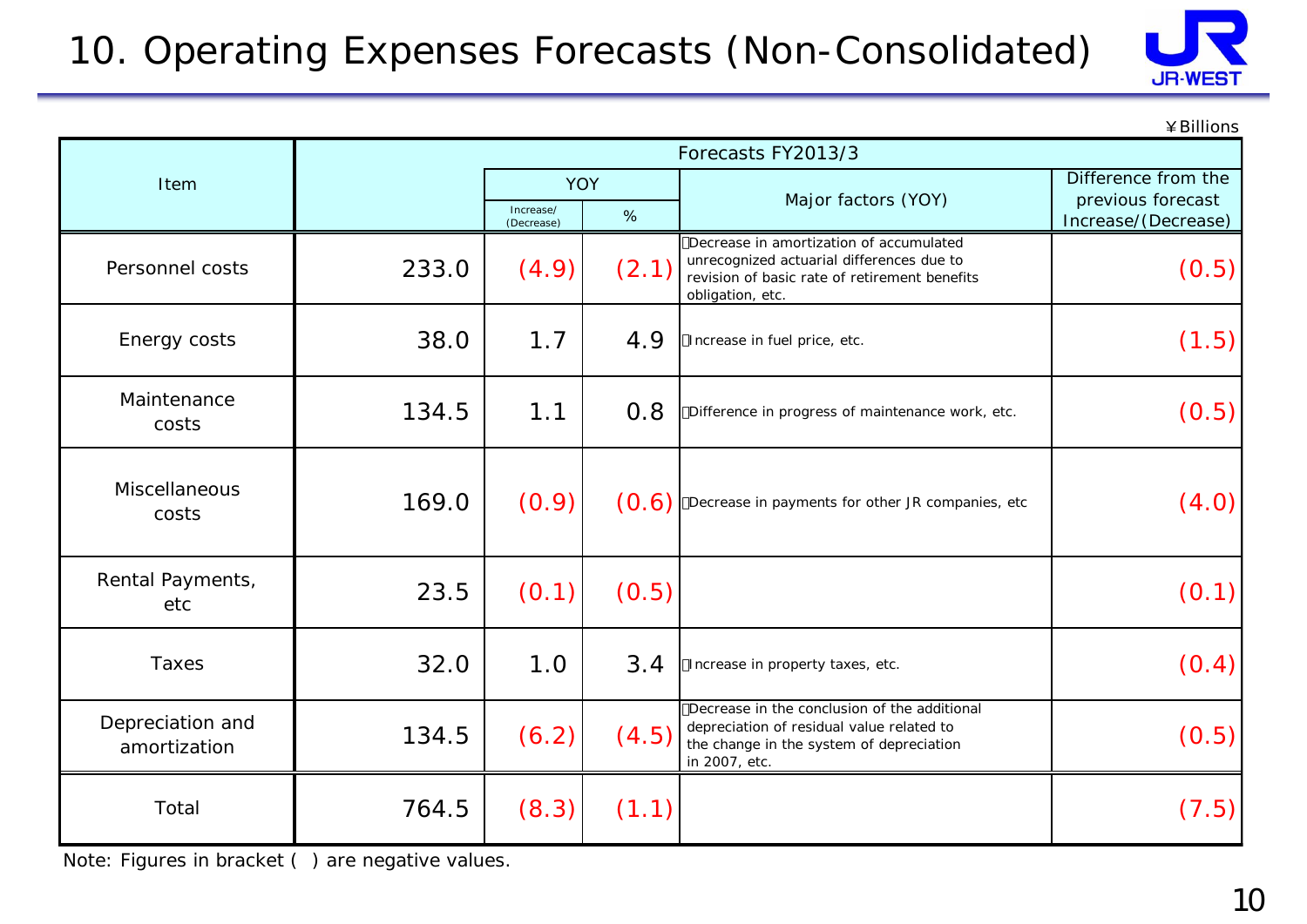# 11. Consolidated Financial Forecasts



¥Billions

|                                        | <b>Results</b> | Forecasts FY2013/3 |                           | <b>YOY</b>                         |              | Difference<br>between the<br>forecasts |
|----------------------------------------|----------------|--------------------|---------------------------|------------------------------------|--------------|----------------------------------------|
|                                        | FY2012/3       | As of July 27<br>B | As of Oct 30<br>$\subset$ | Increase/<br>(Decrease)<br>$C - A$ | %<br>$1-C/A$ | Increase/<br>(Decrease)<br>$C - B$     |
| <b>Operating Revenues</b>              | 1,287.6        | 1,288.0            | 1,289.0                   | 1.3                                | 0.1          | 1.0                                    |
| <b>Operating Expenses</b>              | 1,177.8        | 1,176.5            | 1,168.0                   | (9.8)                              | (0.8)        | (8.5)                                  |
| Operating Income                       | 109.7          | 111.5              | 121.0                     | 11.2                               | 10.2         | 9.5                                    |
| Non-operating revenues<br>and expenses | (27.3)         | (25.0)             | (25.0)                    | 2.3                                | (8.6)        |                                        |
| Non-operating revenues                 | 7.9            | 7.0                | 7.0                       | (0.9)                              |              |                                        |
| Non-operating expenses                 | 35.2           | 32.0               | 32.0                      | (3.2)                              |              |                                        |
| <b>Recurring Profit</b>                | 82.4           | 86.5               | 96.0                      | 13.5                               | 16.4         | 9.5                                    |
| Extraordinary profit and<br>loss, net  | (2.2)          | (2.0)              | (3.0)                     | (0.7)                              |              | (1.0)                                  |
| Extraordinary profit                   | 27.6           | $\overline{a}$     |                           | $\blacksquare$                     |              |                                        |
| Extraordinary loss                     | 29.8           | $\blacksquare$     |                           |                                    |              |                                        |
| Net Income                             | 29.4           | 51.0               | 56.0                      | 26.5                               | 89.9         | 5.0                                    |
| Net income per share(\)                | 152.29         | 263.37             | 289.19                    |                                    |              |                                        |

Note: Figures in bracket ( ) are negative values.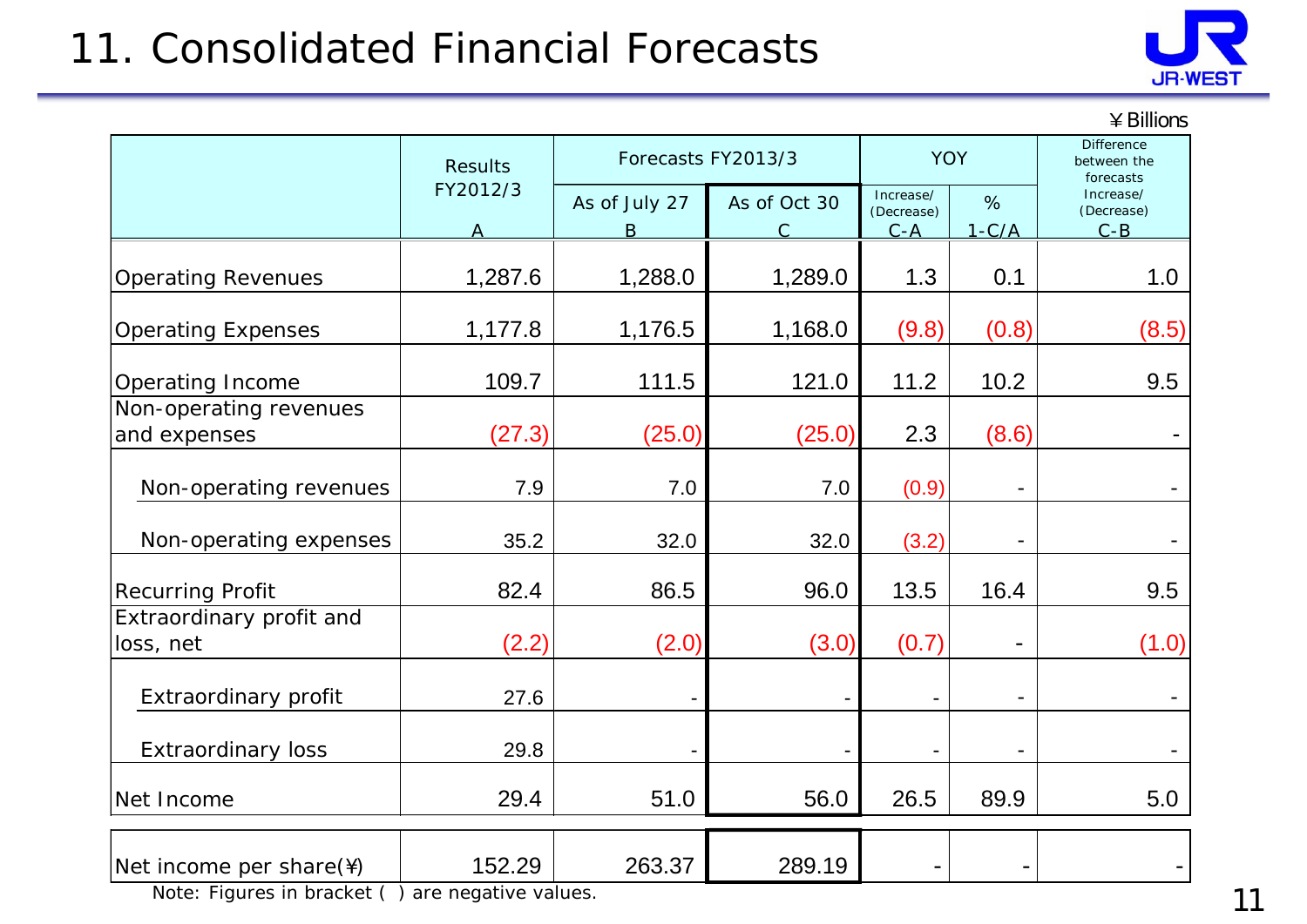#### 12. Consolidated Financial Forecasts (Segment Information)



|                                  |                |               |                    |                         |         | $4$ Billions                                  |
|----------------------------------|----------------|---------------|--------------------|-------------------------|---------|-----------------------------------------------|
|                                  | <b>Results</b> |               | Forecasts FY2013/3 | <b>YOY</b>              |         | <b>Difference</b><br>between the<br>forecasts |
|                                  | FY2012/3       | As of July 27 | As of Oct 30       | Increase/<br>(Decrease) | $\%$    | Increase/<br>(Decrease)                       |
|                                  |                | B             |                    | $C - A$                 | $1-C/A$ | $C - B$                                       |
| Operating Revenues <sup>*1</sup> | 1,287.6        | 1,288.0       | 1,289.0            | 1.3                     | 0.1     | 1.0                                           |
| Transportation                   | 839.0          | 839.4         | 840.4              | 1.3                     | 0.2     | 1.0                                           |
| Retail                           | 233.5          | 235.8         | 235.8              | 2.2                     | 1.0     |                                               |
| Sales of goods and food services | 133.4          | 133.7         | 133.7              | 0.2                     | 0.2     |                                               |
| Department Stores                | 94.9           | 97.6          | 97.6               | 2.6                     | 2.8     | $\blacksquare$                                |
| Real estate                      | 93.5           | 89.5          | 89.5               | (4.0)                   | (4.4)   | $\qquad \qquad \blacksquare$                  |
| Shopping center                  | 54.3           | 54.3          | 54.3               | (0.0)                   | (0.1)   |                                               |
| Real estate lease and sale $*^3$ | 37.6           | 33.7          | 33.7               | (3.9)                   | (10.5)  | ۰.                                            |
|                                  | 10.7           | 6.5           | 6.5                |                         |         |                                               |
| Other businesses                 | 121.4          | 123.3         | 123.3              | 1.8                     | 1.5     | $\blacksquare$                                |
| Hotel                            | 32.1           | 32.9          | 32.9               | 0.7                     | 2.4     | $\blacksquare$                                |
| Nippon Travel Agency             | 37.2           | 38.8          | 38.8               | 1.5                     | 4.2     | ۰.                                            |
| Operating Income <sup>*2</sup>   | 109.7          | 111.5         | 121.0              | 11.2                    | 10.2    | 9.5                                           |
| Transportation                   | 76.7           | 78.0          | 86.5               | 9.7                     | 12.7    | 8.5                                           |
| Retail                           | (2.9)          | (2.4)         | (1.6)              | 1.3                     |         | 0.8                                           |
| Real estate                      | 25.9           | 26.0          | 26.2               | 0.2                     | 0.8     | 0.2                                           |
| Other businesses                 | 10.3           | 10.2          | 10.2               | (0.1)                   | (1.7)   |                                               |

Note: Figures in bracket ( ) are negative values.

 $*$ <sup>1</sup> Operating revenues are the revenues from third parties ( = customers).

The breakdowns of operating revenues by each segment are the sums of revenues of major subsidiaries.

\*<sup>2</sup> The breakdowns of operating income by each segment are the sums of incomes of major subsidiaries before eliminating internal transactions.

\*<sup>3</sup> Figures in bracket are the sales of condominiums. Revenues from third parties) (Included in Real estate lease and sale)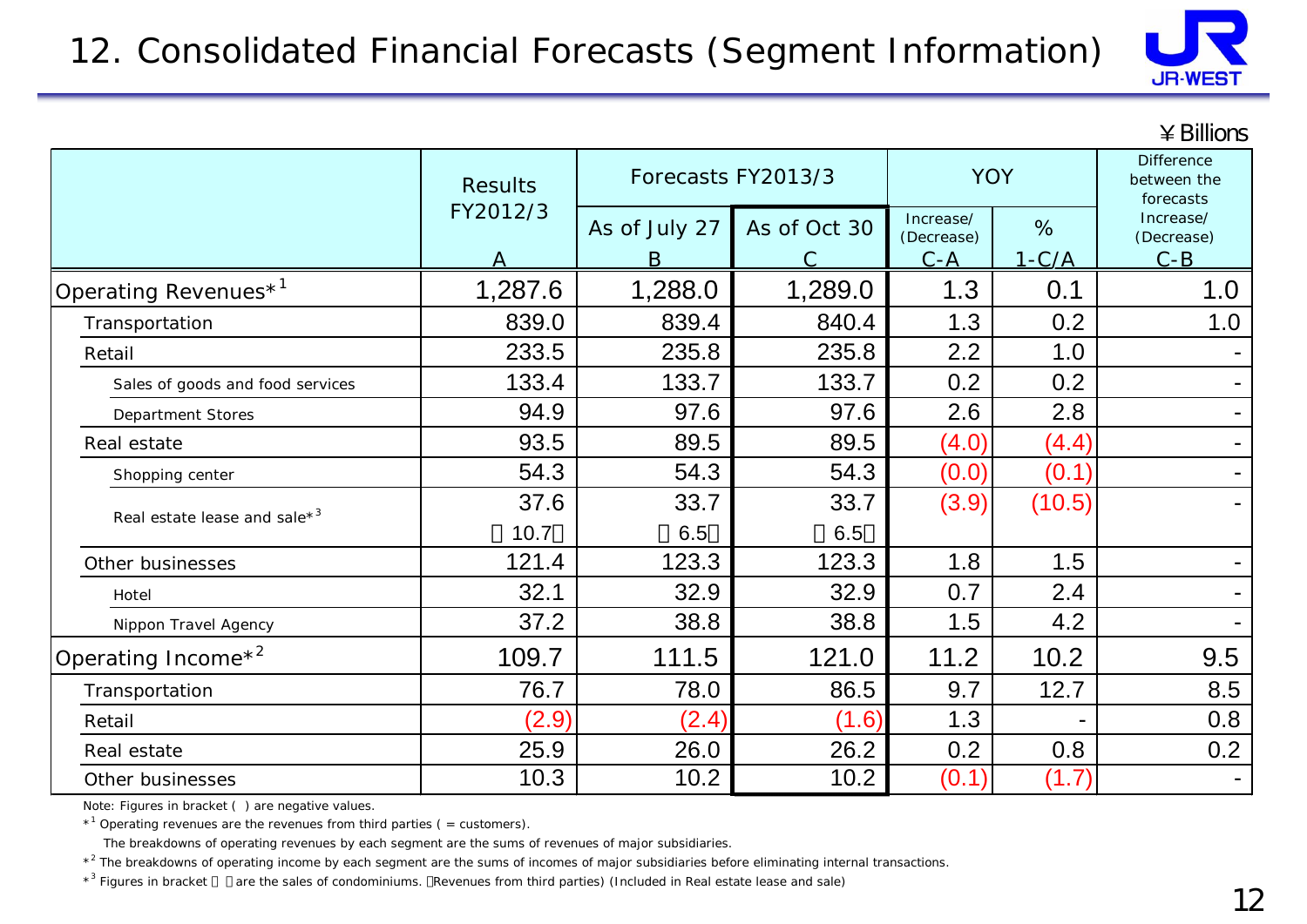#### 13. Consolidated Financial Situation and Statements of Cash Flows



|                                                            |                                                  |          | ¥ Billions                                   |
|------------------------------------------------------------|--------------------------------------------------|----------|----------------------------------------------|
|                                                            | As of March 31,<br>As of Sep 30,<br>2012<br>2012 |          | <b>Difference</b><br>increase/<br>(decrease) |
|                                                            | A                                                | B        | $B-A$                                        |
| Assets                                                     | 2,642.9                                          | 2,573.2  | (69.7)                                       |
| Liabilities                                                | 1,909.4                                          | 1,823.5  | (85.9)                                       |
| Net assets                                                 | 733.5                                            | 749.7    | 16.2                                         |
| Balance of Long-term Debt and<br>Payables at the end of FY | 1,068.8                                          | 1,032.6  | (36.1)                                       |
| Average interest rate %                                    | 2.86                                             | 2.86     |                                              |
| Shinkansen Purchase Liability                              | 284.5                                            | 268.4    | (16.0)                                       |
| Average interest rate %                                    | 5.56                                             | 5.60     | 0.04                                         |
| <b>Bonds</b>                                               | 454.9                                            | 439.9    | (14.9)                                       |
| Average interest rate %                                    | 2.07                                             | 2.13     | 0.06                                         |
| Equity ratio $(\%)$                                        | 26.6                                             | 28.3     | 1.7                                          |
| Net assets per share $(\yen)$                              | 3,632.41                                         | 3,759.46 | 127.05                                       |

|                                                       | 6 months ended<br>Sep 30, 2011<br>$\mathsf{A}$ | 6 months ended<br>Sep 30,2012<br>B | <b>YOY</b><br>increase/<br>(decrease)<br>$B-A$ |
|-------------------------------------------------------|------------------------------------------------|------------------------------------|------------------------------------------------|
| Cash flows from operating activities                  | 62.6                                           | 92.5                               | 29.8                                           |
| Cash flows from investing activities                  | (106.4)                                        | (65.5)                             | 40.8                                           |
| Free cash flows                                       | (43.7)                                         | 26.9                               | 70.7                                           |
| Cash flows from financing activities                  | 4.0                                            | (39.9)                             | (44.0)                                         |
| Change in cash and cash equivalents, net              | (39.6)                                         | (12.9)                             | 26.6                                           |
| Cash and cash equivalents<br>at the end of the period | 40.4                                           | 37.3                               | (3.0                                           |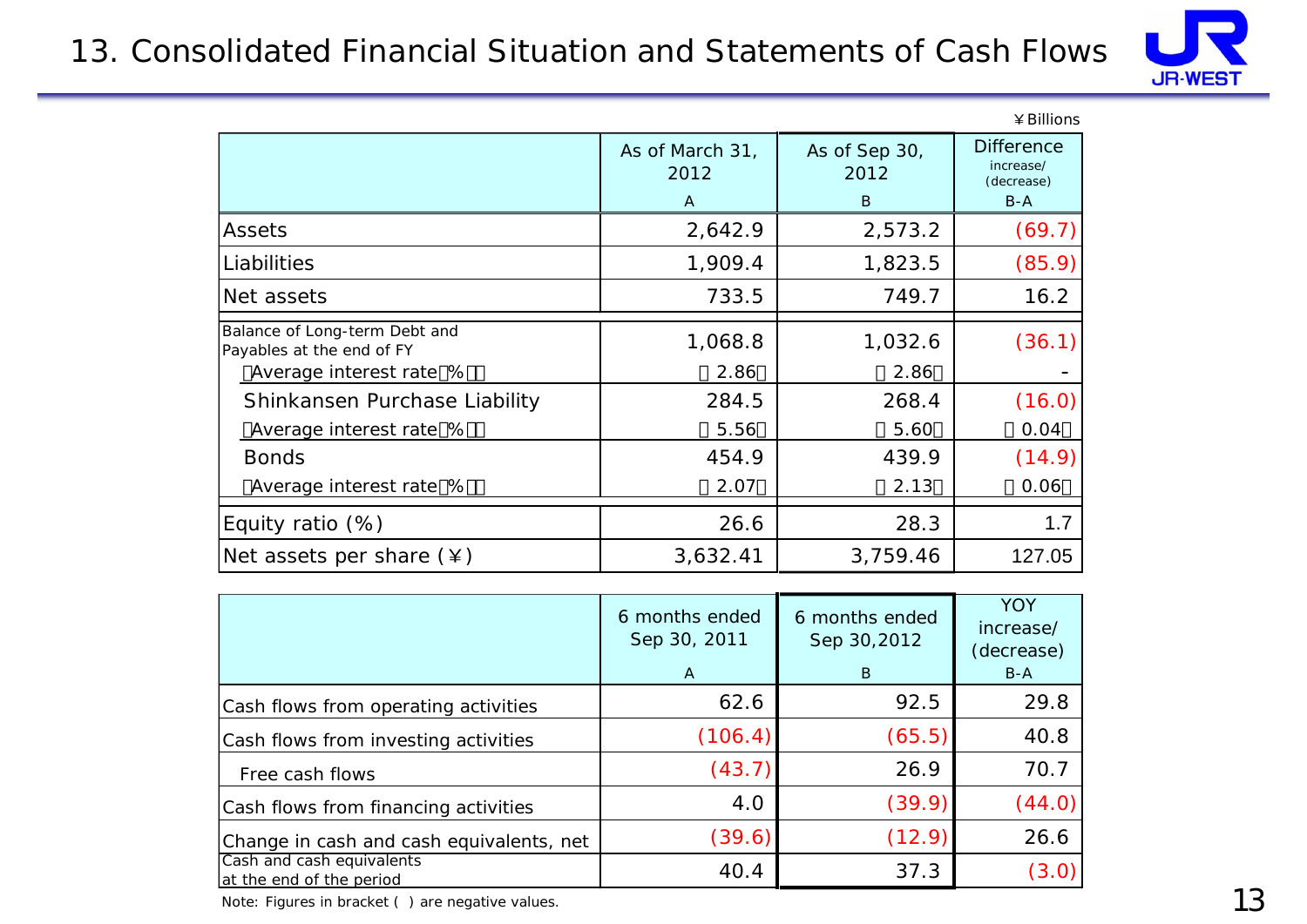

Persons, Billions

|                                                     | 6 months ended<br>Sep 30, 2011 | 6 months ended<br>Sep 30, 2012 | <b>Results</b><br>FY2012/3 | Forecasts<br>FY2013/3 |
|-----------------------------------------------------|--------------------------------|--------------------------------|----------------------------|-----------------------|
| ROA (%, Consolidated)                               | 2.3                            | 2.8                            | 4.1                        | 4.6                   |
| ROE (%, Consolidated)                               | 3.7                            | 4.9                            | 4.2                        | 7.8                   |
| <b>EBITDA</b> Consolidated                          | 142.6                          | 150.7                          | 279.1                      | 282.5                 |
| Depreciation (Consolidated)                         | 82.2                           | 78.9                           | 169.3                      | 161.5                 |
| Capital Expenditure<br>(Consolidated, own fund)     | 87.1                           | 49.9                           | 195.4                      | 157.0                 |
| Capital Expenditure<br>(Non-consolidated, own fund) | 57.2                           | 37.6                           | 150.8                      | 127.0                 |
| Safety related capital expenditure                  | 37.4                           | 19.4                           | 97.7                       | 69.0                  |
| Dividends per share $(*)$                           | 40                             | 55                             | 90                         | 110                   |

\*1 EBITDA = Operating Income Depreciation

|                                       | 6 months ended<br>Sep 30, 2011 |        | 6 months ended<br>Sep 30, 2012 |                                                                                                                                                                                                                                | <b>Results</b><br>FY2012/3 |        | Forecasts<br>FY2013/3 |        |
|---------------------------------------|--------------------------------|--------|--------------------------------|--------------------------------------------------------------------------------------------------------------------------------------------------------------------------------------------------------------------------------|----------------------------|--------|-----------------------|--------|
|                                       |                                |        |                                | Consolidated   Non-Consolidated   Consolidated   Non-Consolidated   Consolidated   Non-Consolidated   Consolidated   Non-Consolidated   Non-Consolidated   Non-Consolidated   Non-Consolidated   Non-Consolidated   Non-Consol |                            |        |                       |        |
| No. of employees at the end of period | 45,978                         | 26,989 | 45,642                         | 26,971                                                                                                                                                                                                                         | 45,402                     | 26,778 |                       |        |
| Financial Expenses, net               | (16.3)                         | (15.7) | (15.3)                         | (14.6)                                                                                                                                                                                                                         | (32.4)                     | (31.2) | (30.2)                | (29.0) |
| Interest and dividend income          | 0.2                            | 0.8    | 0.2                            | 0.7                                                                                                                                                                                                                            | 0.4                        | 1.4    | 0.4                   | 1.3    |
| Interest expenses                     | 16.6                           | 16.5   | 15.5                           | 15.4                                                                                                                                                                                                                           | 32.9                       | 32.6   | 30.7                  | 30.4   |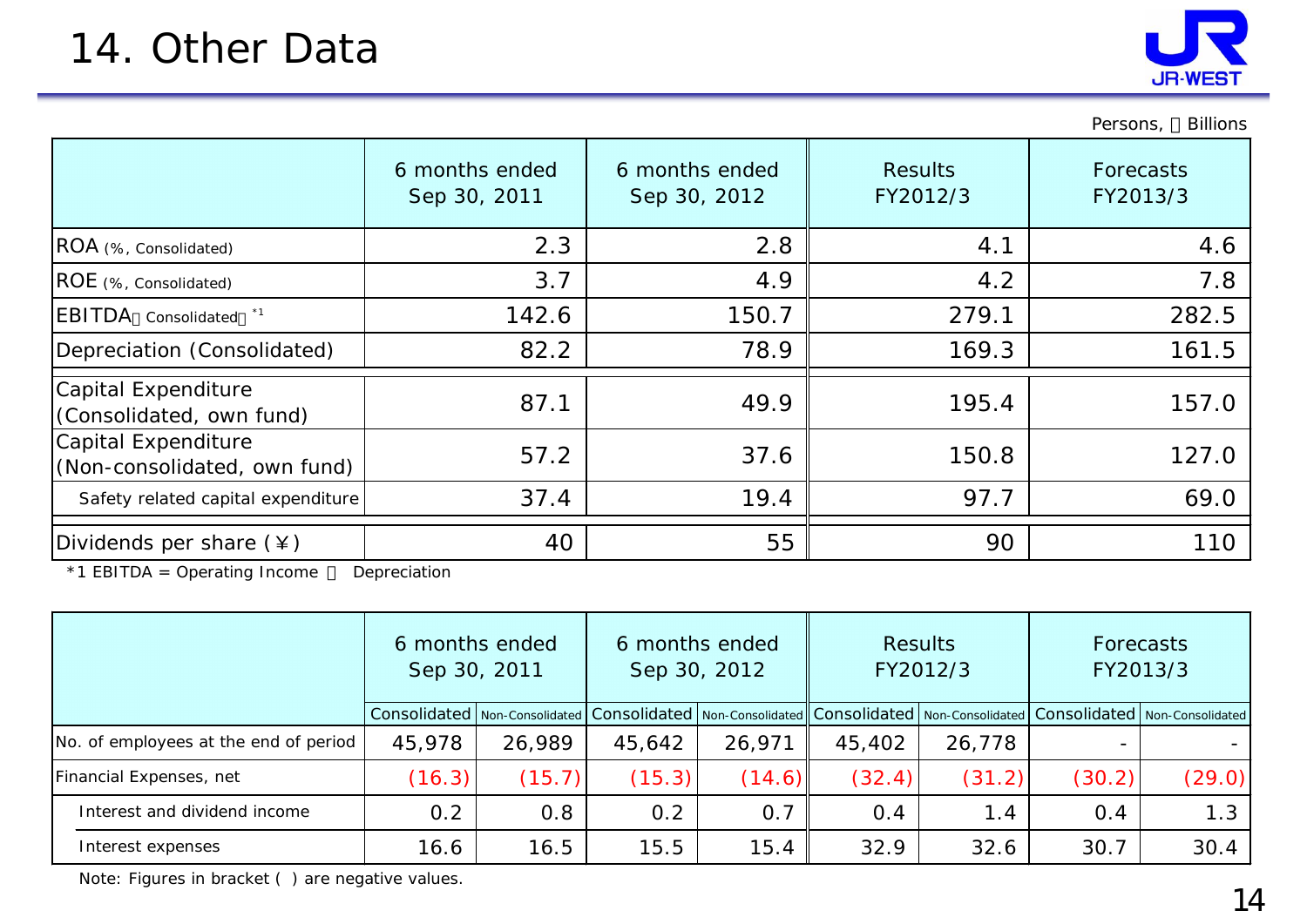### 15. Redemption Plan of Shinkansen Purchase Liability